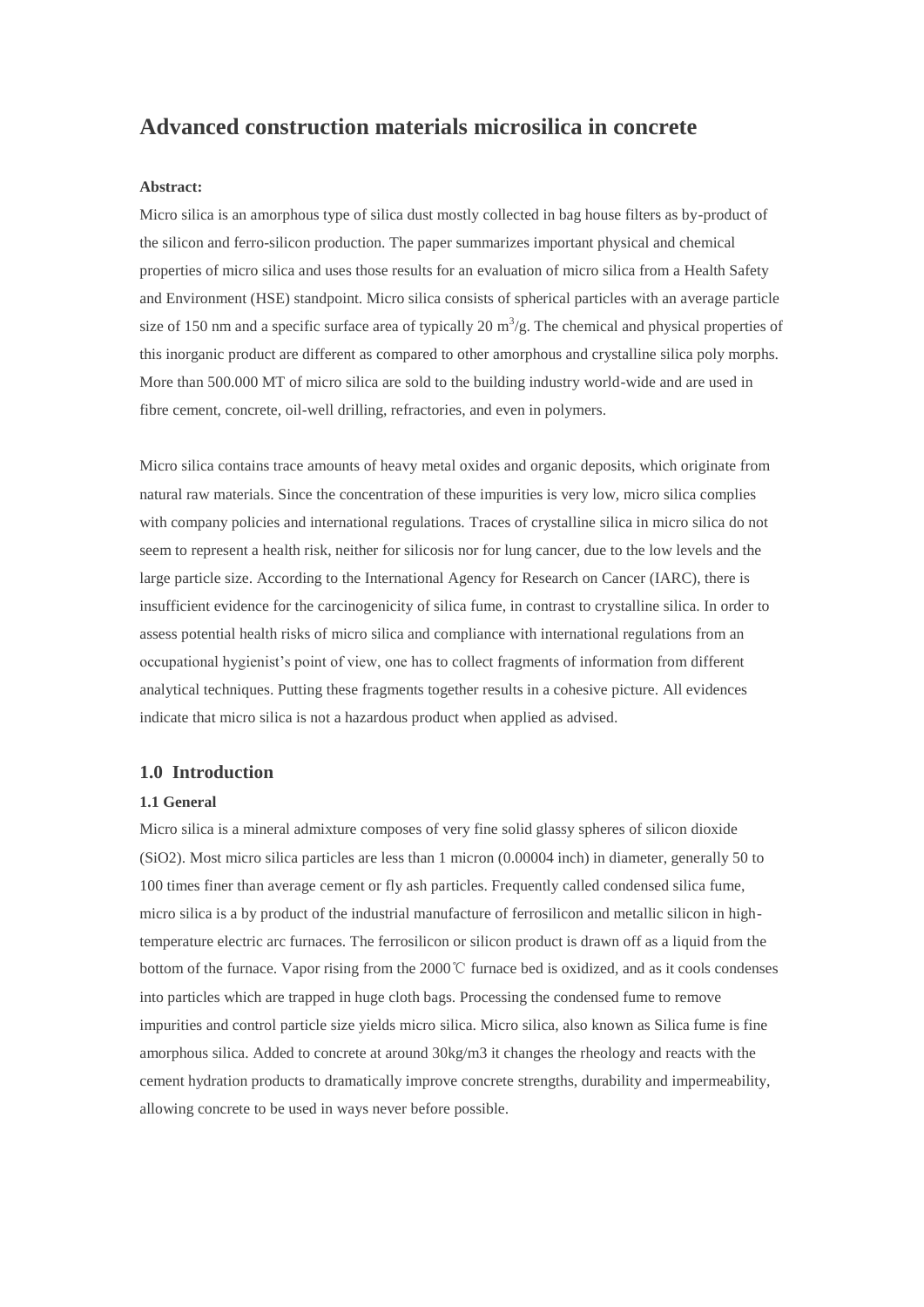When pozzolanic materials are incorporated to concrete, the silica present in these materials react with the calcium hydroxide released during the hydration of cement and forms additional calcium silicate hydrate  $(C - S - H)$ , which improve durability and the mechanical properties of concrete. High strength concrete refers to concrete that has a uniaxial compressive strength greater than the normal strength concrete obtained in a particular region. High strength and high performance concrete are being widely used throughout the world and to produce them, it is necessary to reduce the water binder ratio and increase the binder content. High strength concrete means good abrasion, impact and cavitations resistance. Using high strength concrete in structures today would result in economical advantages. In future, high range water reducing admixtures (Super plasticizer) will open up new possibilities for use of these materials as a part of cementing materials in concrete to produce very high strengths, as some of them are make finer than cement.

# **1.2 Aids strength gain of fly ash concretes:**

Preliminary indications suggest that micro silica may be useful in controlling heat generation in mass concrete. It has also been found useful in combination with fly ash. Early-age strength development of concrete in which fly ash replaces cement tends to be slow because fly ash is relatively inert during this period of hydration. Adding micro silica, which is more reactive in early hydration, can speed the strength development.

## **2.0 Methodology**

The methodology adopted comprised of both preliminary and experimental investigations carried out using the study material and these are presented as follows:

# **2.1 Preliminary Investigations**

For the preliminary investigations, micro silica and cement was subjected to physical and chemical analyses to determine whether they are in compliance with the standard used. The experimental program was designed to investigate silica fume as partial cement replacement in concrete. The replacement levels of cement by silica fume are selected as 5%, 10%, 15%, 20%, and 25% for standard size of cubes for the M30 grade of concrete. The specimens of standard cubes  $(150 \times 150 \times 150 \text{ mm})$ , was casted with silica fume. Compressive machine was used to test all the specimens. The specimens were casted with M30 grade concrete with different replacement levels of cement from 0 to 25% with silica fume. Seventy two samples was casted and the cubes were put in curing tank for 3, 7, 14, and 28 days and density of the cube, and compressive strength were determined and recorded down accordingly. The other materials used are listed as follow:

## **2.1.1 Cement**

Ordinary Portland cement produced by QNCC was used in this study. The cement conformed to the requirements of BS 12 (1996).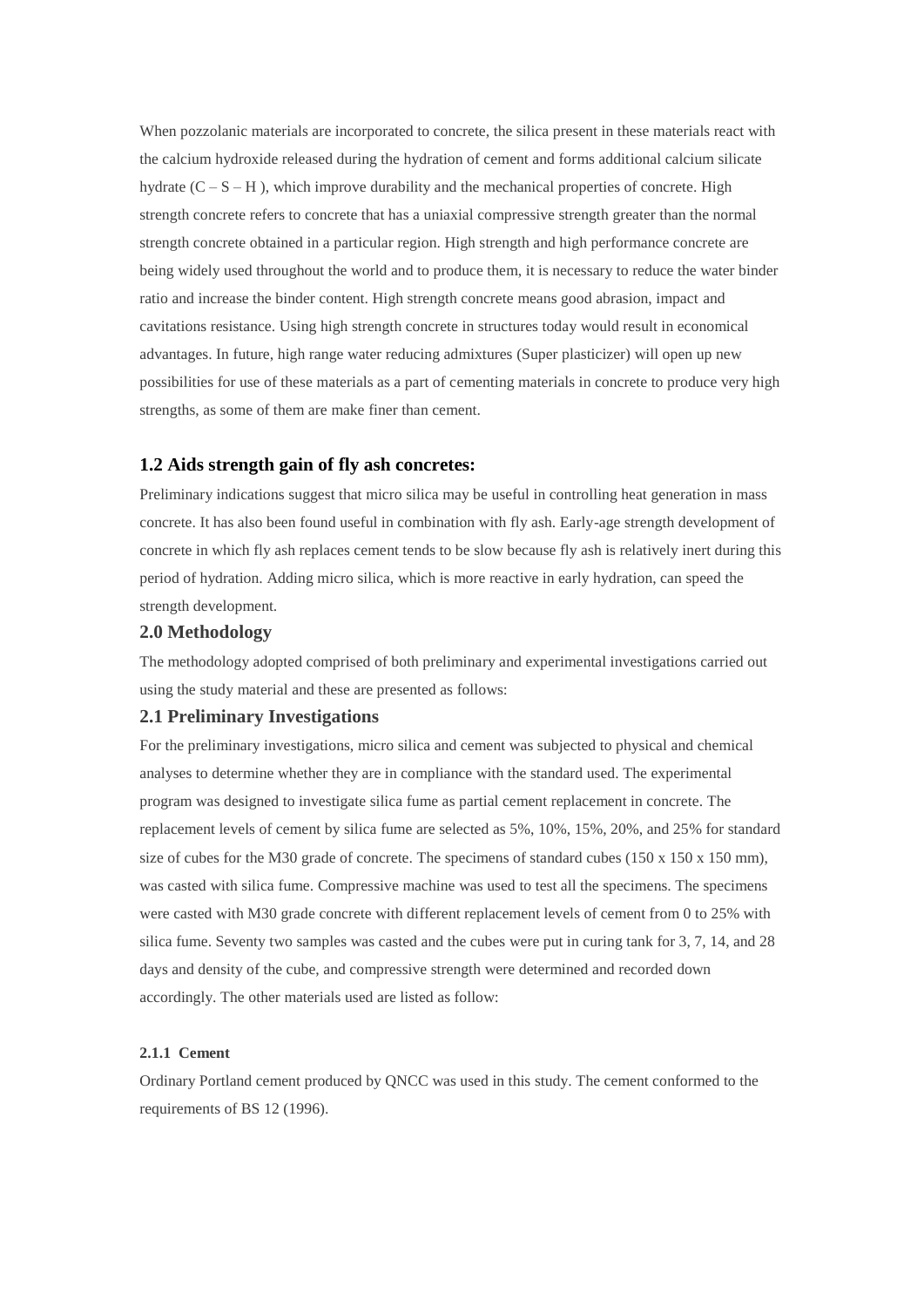# **2.1.2 Aggregates**

There are the inert filler in the concrete mixture which constitute between  $70 - 75\%$  by volume of the whole mixture. The sand used was collected within Ibadan metropolis, Nigeria. It was clean and free from organic material and clay. The coarse aggregate used were mainly material retained on a 4.7mm BS 410 test sieve and contained only so much fine materials as was permitted for various sizes in the specification.

## **2.1.3 Water**

The water used for the study was free of acids, organic matter, suspended solids, alkalis and impurities which when present may have adverse effect on the strength of concrete.

## **2.2 Mixing And Placing Considerations**

## **2.2.1 Handling the micro silica**

Because of its extreme fineness, micro silica presents handling problems. A cement tanker that could ordinarily haul 35 metric tons of cement accommodates only 7 to 9 tons of dry micro silica and requires 20 to 50 percent more time for discharging. Some producers mix micro silica with water on a pound-for-pound basis ton form a slurry that is transportable in tank trailers designed to handle liquids. The water of the slurry replaces part of that ordinarily added to the mix. One supplier prepares a slurry which, used at the rate of 1 gallon per 100 pounds of cement, will provide aboutn5 percent micro silica by weight of cement. In 1984, that supplier was quoting a price of \$1.70 per gallon at a plant in West Virginia. In Canada, patented methods have been used to densify the micro silica for shipment to ready mix producers. Some concrete producers also use the loose micro silica just as it is collected.

#### **2.2.2 Water requirements of the mix**

When no water reducing agent is used, the addition of micro silica to a concrete mix calls for more water to maintain a given slump. Water content can be held the same by using a water reducer or super plasticizer along with the micro silica. Water reducing agents appear to have a greater effect on micro silica concrete than on normal concrete. Thus water demand for given micro silica concrete can be controlled to be either greater or smaller than for the reference concrete.

#### **2.2.3 Placing and finishing, curing**

The gel that forms during the first minutes of mixing micro silica concrete takes up water and stiffens the mixture, necessitating adjustment of the timing of charging and placing. Scandinavian researchers have concluded that micro silica concretes often require 1 to 2 inches more slump than conventional concrete for equal workability. When cement content and micro silica dosage are relatively high, the mixture is so cohesive that there is virtually no segregation of aggregates and little bleeding. This may cause problems for floors or slabs cast in hot, windy weather because there is no water film at the surface to compensate for evaporation .Plastic shrinkage cracking can readily develop unless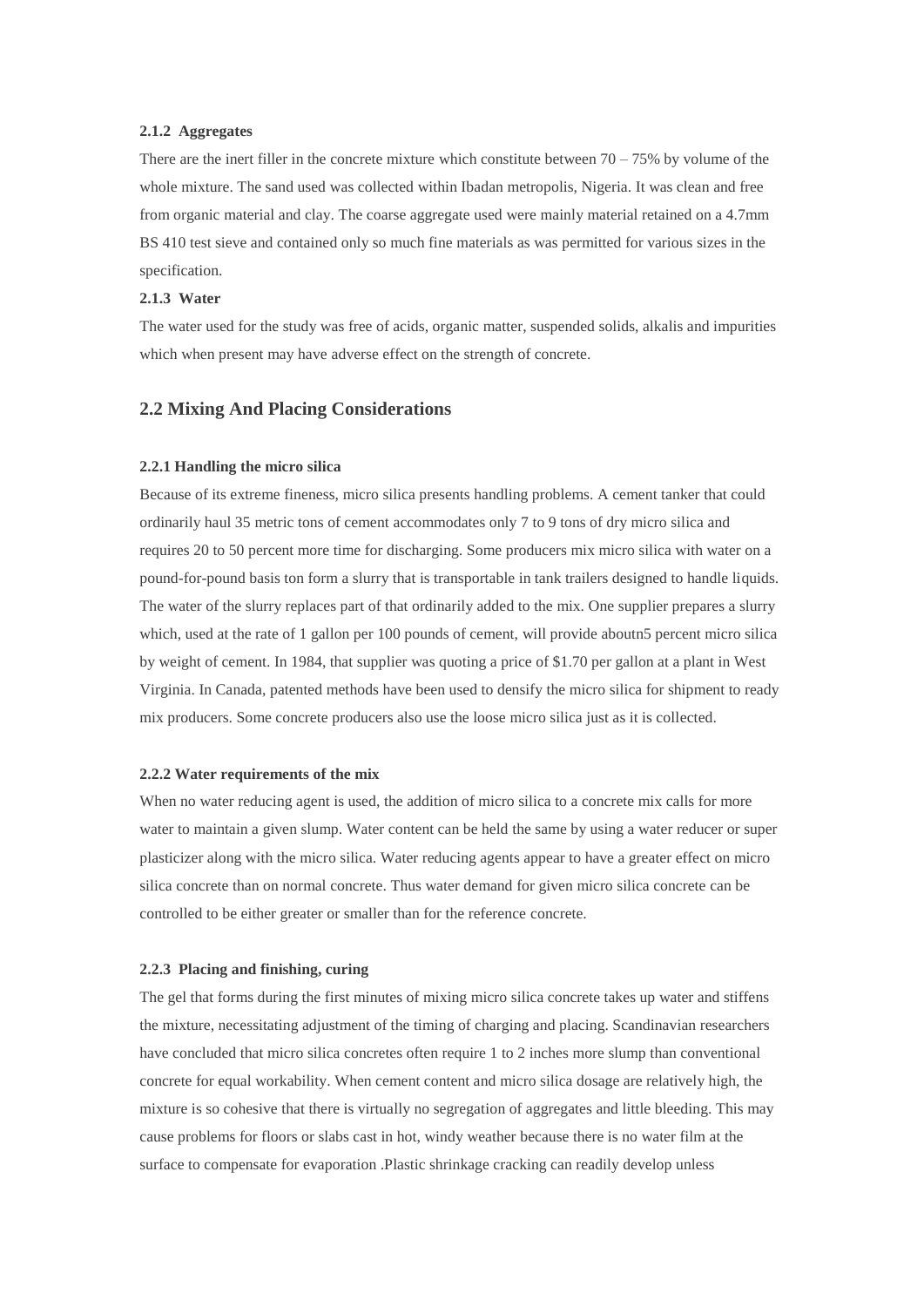precautions are taken. It is important to finish the concrete promptly and apply a curing compound or cover immediately. With lean concrete mixes or mixes containing fly ash replacement of cement, different effects have been reported. For example, Reference 4 re ports that mixes with less than 380 pounds of cement per cubic yard plus 10 percent micro silica are both more cohesive and more plastic so no extra water is needed to maintain slump.

#### **2.2.4. Concrete color effects**

Freshly mixed concrete containing micro silica can be almost black, dark gray, or practically unchanged, depending on the dosage of micro silica and its carbon content. The more carbon and iron in the admixture, the darker the resulting concrete. Hardened concretes are not much darker than normal concretes when dry. Sometimes there is a faint bluish tinge, but when the micro silica concrete is wet, it looks darker than normal Silicosis danger doubted.

Micro silica is essentially non crystalline. Currently available data indicate it has no tendency to cause silicosis, the lung disease associated with inhalation of crystalline SiO2. However, because of possible cumulative long-term effects, Norwegian standards restrict dust in the air of the workplace to the same level as that of other dusts such as natural diatomaceous earth, mica, and soapstone.

# **2.3 Preparation of Specimens**

In this study, a total number of 12 cubes for the control and cement replacement levels of 5%, 10%,15%, 20% and 25% were produced respectively. For the compressive strength, 150mm x 150mm x 150mmcubes mould were used to cast the cubes and 3 specimens were tested for each age in a particular mix(i.e. the cubes were crushed at 3, 7 ,14 and 28 days respectively). All freshly cast specimens were left in the moulds for 24 hours before being demoulded and then submerged in water for curing until the time of testing.

# **2.4 Mix Proportioning**

Mix Proportioning by weight was used and the cement/ dried total aggregates ratio was 1: 2: 4. Micro silica were used to replace OPC at dosage levels of 5%,10%, 15%, 20% and 25% by weight of the binder. The mix proportions were calculated and presented in table

| <b>Materials</b>           | Mix Proportion (Kg) |                 |                  |                  |                  |                  |  |
|----------------------------|---------------------|-----------------|------------------|------------------|------------------|------------------|--|
|                            | Control             | <b>MS</b><br>5% | <b>MS</b><br>10% | <b>MS</b><br>15% | <b>MS</b><br>20% | <b>MS</b><br>25% |  |
| Cement(Kg)                 | 370.0               | 351.5           | 333.0            | 314.5            | 296.0            | 277.5            |  |
| Micro silica<br>(Kg)       | $\left($            | 18.5            | 37.0             | 55.5             | 74.0             | 92.5             |  |
| <b>Total Water</b><br>Ltr) | 140                 | 140             | 140              | 140              | 140              | 140              |  |
| Fine                       | 780                 | 780             | 780              | 780              | 780              | 780              |  |

#### **Table 1 : Mix proportion for 30Mpa Concrete**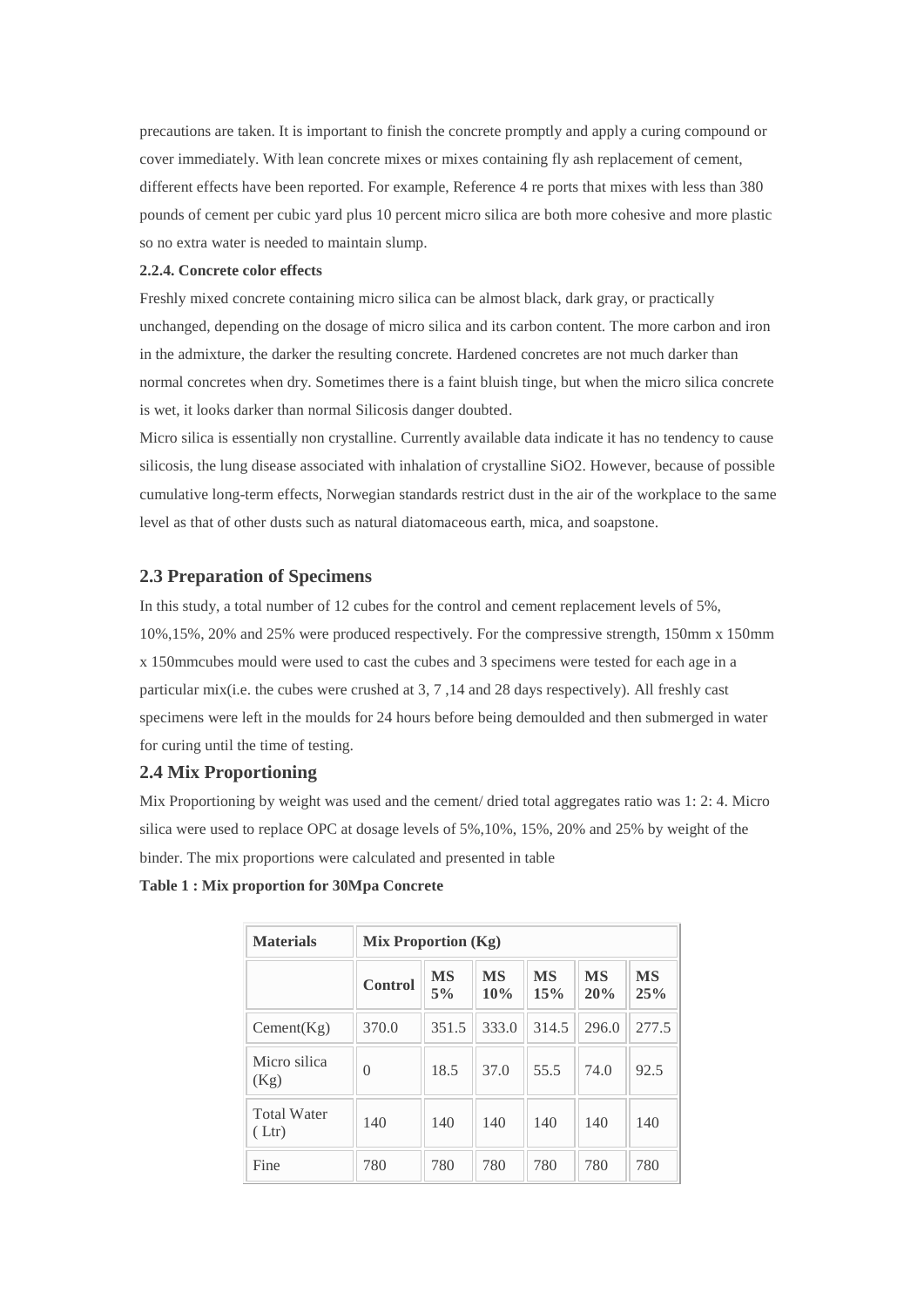| Aggregate(Kg)               |      |      |      |      |      |      |
|-----------------------------|------|------|------|------|------|------|
| Coarse<br>Aggregate<br>(Kg) | 1180 | 1180 | 1180 | 1180 | 1180 | 1180 |
| MS432 (ltr)                 | 4    | 4    | 4    | 4    | 4    | 4    |
| W/C                         | 0.38 | 0.38 | 0.38 | 0.38 | 0.38 | 0.38 |

## **2.5 Testing of Specimens**

Compressive strength test were carried out at specified ages on the cubes. The consisted of the application of uniaxial compressive load on the cube until failure at which point the load require for failure of each cube was noted, prior to testing, the density of each cube was determined using standard procedures for density determinations.

## **2.5.1 Compressive Strength of Concrete**

The test was carried out conforming to BS EN:12390 – 3: 2009 to obtain compressive strength of M30 grade of concrete. The compressive strength of high strength concrete with OPC and silica fume concrete at the age of 3, 7, 14 and 28 days are presented in table 3.5. here is a significant improvement in the strength of concrete because of the high pozzolanic nature of the micro silica and its void filling ability. The compressive strength of the mix M30 at 3, 7,14 and 28 days age, with replacement of cement by micro silica was increased gradually up to an optimum replacement level of 10% and then decreased. The maximum 3, 7, 14 and 28 days cube compressive strength of M30 grade with 10% of silica fume was 30.35, 38.26, 44.51, and48.22 mpa respectively.

The compressive strength of M30 grade concrete with partial replacement of 10% cement by silica fume shows 15.31% greater than the controlled concrete. The maximum compressive strength of concrete with silica fume depends on three parameters, namely the replacement level, water cement ratio and chemical admixture. The super plasticizer admixture dosage plays a vital role in concrete to achieve the0% to 25% there is a decrease in compressive strength for 3, 7, 14 and 28 days curing period. It was observed that the percentage of micro silica are given workability at lower w/c ratio. Cement replacement up to10% with micro silica leads to increase in compressive strength and beyond 1eplacement from average concrete strength(mpa) in table 3.3 were 16.15%, 29.24%, 23.98% and20.22% for 3, 7, 14 and 28 days. The percentage given above shown that the compressive strength increased from 3 days to 7 days and decreased from 14 days to28 days i.e. (23.98% to 20.22%). The maximum replacement level of silica fume is 10% for M30 grade.

# **Table 2 : Compressive strength Test Result for varying Micro Silica Replacement Levels in concrete Compressive Strength of Concrete**

| $\%MS$ | <b>Compressive Strength of</b>         |  |
|--------|----------------------------------------|--|
|        | $Replacement \parallel Concrete (Mpa)$ |  |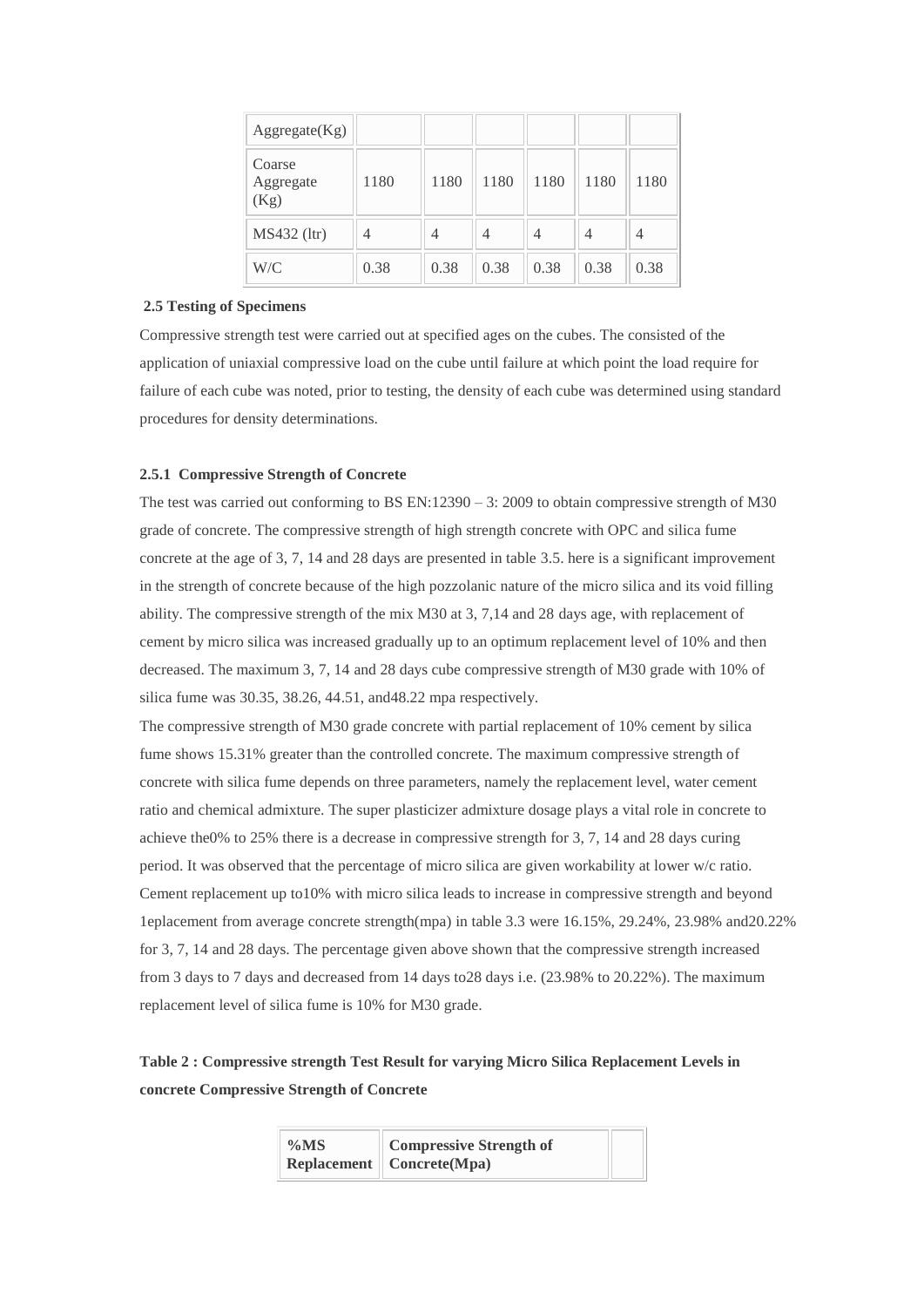|             | 3<br><b>Days</b> | 7 Days                  | 14<br><b>Days</b> | 28 Days |  |
|-------------|------------------|-------------------------|-------------------|---------|--|
| $\theta$    | 26.32            | 30.55                   | 36.07             | 40.55   |  |
| 5           | 28.11            | 40.77<br>33.11<br>44.44 |                   |         |  |
| 10          | 30.57            | 48.75<br>38.26<br>44.72 |                   |         |  |
| 15          | 29.19            | 34.59                   | 42.58             | 45.17   |  |
| 20          | 28.02            | 36.25<br>31.40<br>41.53 |                   |         |  |
| 25          | 26.39            | 30.85                   | 36.20             | 40.90   |  |
| % Increased | 16.15%           | 25.24%                  | 23.98%            | 20.22%  |  |
|             |                  |                         |                   |         |  |

#### **3.0 Discussions**

# **3.1 How Micro silica Works in Concrete**

Micro silica in concrete contributes to strength and durability two ways:

## **3.1.1. Pozzolonic effect:**

When water is added to OPC, hydration occurs forming two products, as shown below:  $OPC + H<sub>2</sub>O CSH (Calcium silicate hydrate) + Ca(OH)<sub>2</sub>$ 

In the presence of micro silica, the silicon dioxide from the micro silica will react with the calcium hydroxide to produce more aggregate binding CSH as follows:

 $-Ca(OH)<sub>2</sub> + SiO<sub>2</sub> + H<sub>2</sub>O CSH$ 

The reaction reduces the amount of calcium hydroxide in the concrete. The weaker calcium hydroxide does not contribute to strength. When combine with carbon dioxide, it forms a soluble salt which will each through the concrete causing efflorescence, a familiar architectural problem. Concrete is also more vulnerable to sulphate attack, chemical attack and adverse alkali-aggregate reactions when high amounts of calcium hydroxide is present in concrete.

### **3.1.2. Micro filler effect :**

Micro silica is an extremely fine material, with an average diameters 100x finer than cement. At a typical dosage of 8%by weight of cement, approximately100,000 particles for each grain of cement will fill the water spaces in fresh concrete. This eliminates bleed and the weak transition zone between aggregate and paste found in normal concrete. This micro filler effect will greatly reduced permeability and improves the paste-to-aggregate bond of silica fume concrete compared to conventional concrete. The silica reacts rapidly providing high early age strengths and durability. The efficiency of micro silica is 3-5 times that of OPC and consequently vastly improved concrete performance can be obtained. As a pozzolana, micro silica provides a more uniform distribution and a greater volume of hydration products. As a filler, micro silica decreases the average size of pores in the cement paste. Microsilicas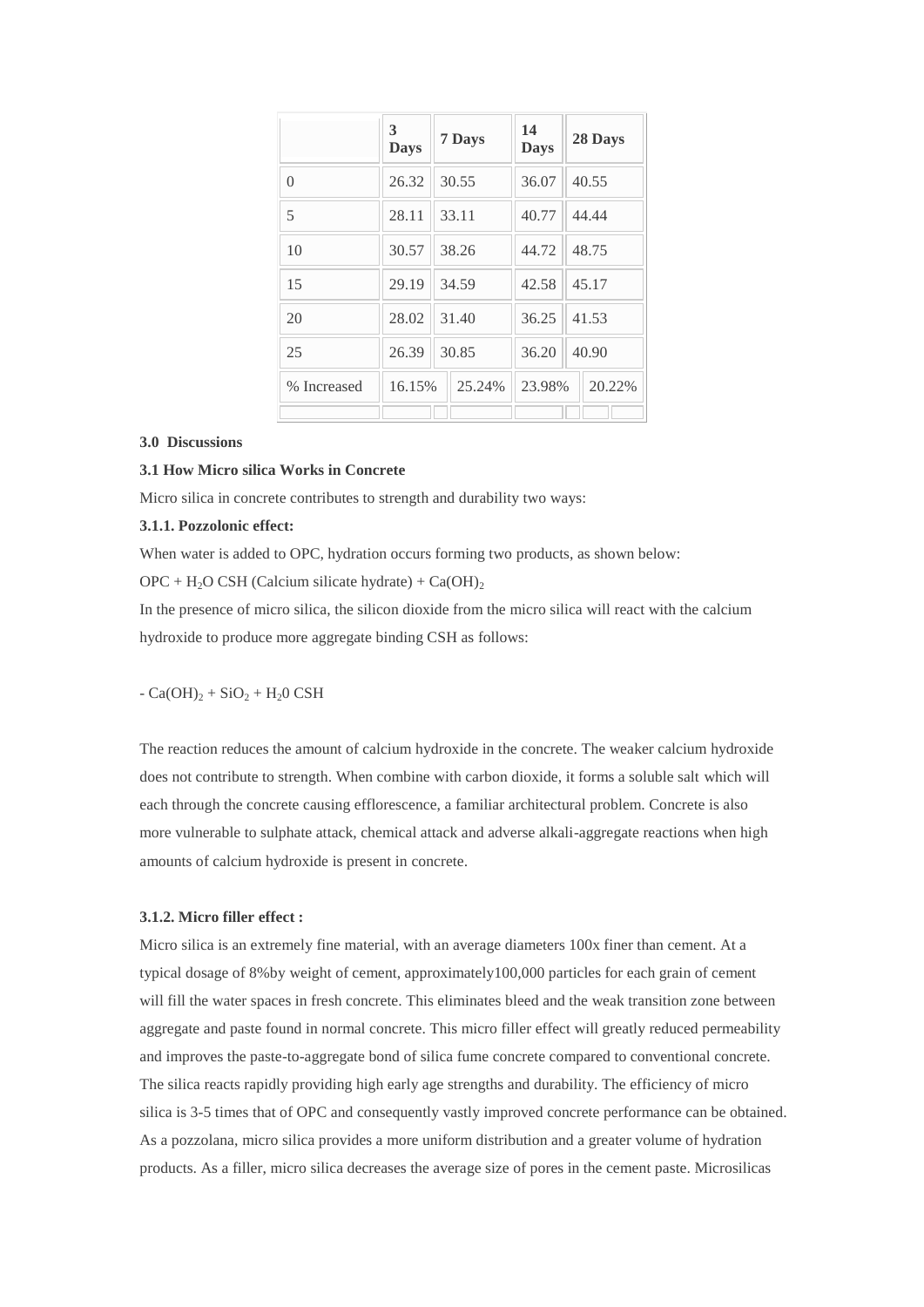effectiveness as a pozzolana and a filler depends largely on its composition and particle size which in turn depend on the design of the furnace and the composition of the raw materials with which the furnace is charged. At present there are no U.S. standard specifications for the material or its applications. Dosages of micro silica used in concrete have typically been in the range of 5 to 20 percent by weight of cement, but percentages as high as 40 have been reported.

|                        | U Unit        | <b>OPC</b>    | <b>Fly</b><br>ash | Micro<br>silica |  |
|------------------------|---------------|---------------|-------------------|-----------------|--|
| SiO <sub>2</sub>       | $\frac{0}{0}$ | $17 -$<br>25  | $40 -$<br>55      | $90 -$<br>98    |  |
| CaO                    | $\%$          | $60 -$<br>67  | $1 - 5$           | $0.2 -$<br>0.7  |  |
| AI2O3                  | $\frac{0}{0}$ | $2 - 8$       | $20 -$<br>30      | $0.4 -$<br>0.9  |  |
| Fe2O3                  | $\frac{0}{0}$ | $0 - 6$       | $5-$<br>10        | $1 - 2$         |  |
| Other                  | $\%$          | $1 - 8$       | $4 -$<br>15       | $2 - 3$         |  |
| S. G                   | Kg/m3         | 3150          | 2100              | 2200            |  |
| <b>Bulk</b><br>density | Kg/m3         | 1400          | 900<br>1000       | $550 -$<br>650  |  |
| Surface<br>Area        | m2/kg         | 200<br>$-500$ | 200<br>600        | 20,000          |  |

| <b>Table 3: Chemical and Physical Composition</b> |  |  |  |  |  |
|---------------------------------------------------|--|--|--|--|--|
|---------------------------------------------------|--|--|--|--|--|

## **3.2 How microsilica improves concrete**

Finer than fly ash, this pozzolana increases strength and density, reduces concrete permeability Since micro silica particles are only about 1-100 the size of cement grains, the material may be hard to batch and ship. These handling problems may be overcome by mixing micro silica with water (and sometimes other admixtures) in a slurry which replaces part of the normal concrete mixing water. Densification and pelletization have also been tried to simplify the mixing and handling.

## **3.3 Micro silica Concrete Applications**

Because of the pozzolanic and micro filler effect of micro silica, its use in concrete can improve many of its properties opening up a wide range of applications including.

## **3.3.1. Corrosion Resistance**

The reduced permeability of micro silica provides protection against intrusion of chloride ions there by increasing the time taken for the chloride ions to reach the steel bar and initiate corrosion. In addition, micro silica concrete has much higher electrical resistivity compared to OPC concrete thus slowing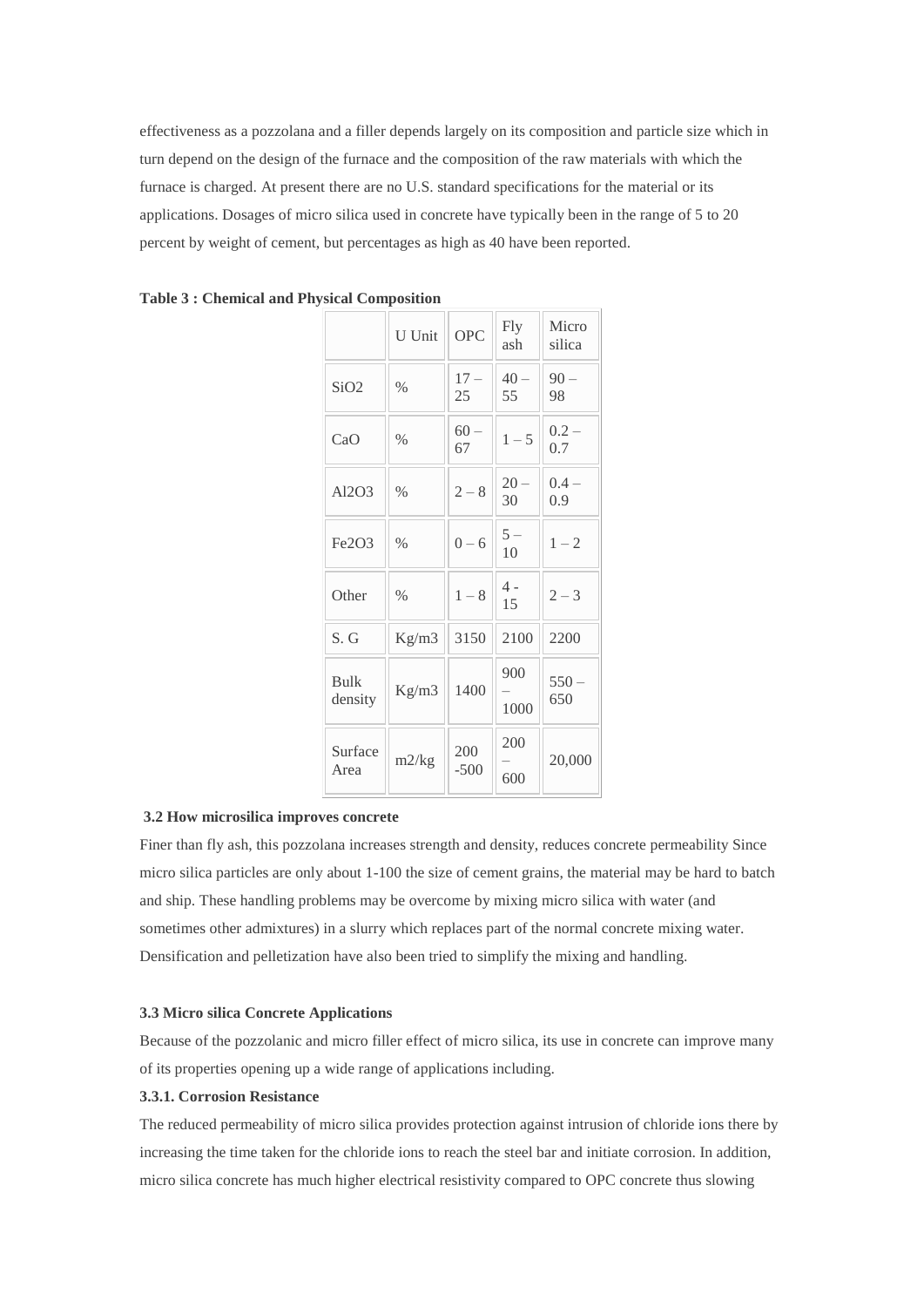down the corrosion rate. The combined effect generally increased structures life by  $5 - 10$  times. Micro silica concrete is therefore suitable for structures exposed to salt water, de-icing salts, ie. Harbor structures, ports, bridges, docks, on shores constructions situated in areas with chlorides in the ground water, soil and in the air.

#### **3.3.2. Sulphate Resistance**

Micro silica concrete has a low penetrability and high chemical resistance that provides a higher degree of protection against sulphates than low C3A sulphate resisting cements or other cementitious binder systems.

## **3.3.3. Heat Reduction**

By replacing cement with Micro silica and observing the efficiency factor of Micro silica, a lower maximum temperature rise and temperature differential will take place for concrete with the same strength. It performs better than slag andfly-ash blends in thick sections. It is also the most effective way of achieving low heat without sacrificing early age strength.

#### **3.3.4. Silica Fume Waterproof Concrete**

Because of its low permeability, micro silica can be use as an integral water proofer for below ground structures where some dampness is acceptable, eg. carparks

### **3.3.5. High Strength Concrete:**

Micro silica in conjunction with superplasticizers is used to produce very high strength concrete  $(70 -$ 120 MPa). High strength concretes provides large economic benefits to developers e.g. reduced column and wall thickness in tall buildings and improved construction schedule. It is also much more easier to pump micro silica concrete up the highrise buildings during construction.

#### **3.3.6. Shotcrete**

Micro silica is use in shotcrete whether produced by wet or dry process to reduce the rebound, to increase application thickness per pass, improve resistance to wash out in marine construction or wet areas and to improve the properties of hardened shotcrete. With fibres it can eliminate mesh and reduce cracking.

### **3.3.7. Abrasion Resistance**

Microsilica concrete has very high abrasion resistance. In floor and pavement construction it's use saves money and time and improves operational efficiencies for the facility operator. It also improves the hydraulic abrasion-erosion resistance of concrete thus making it suitable for use in dam spillways.

#### **3.3.8.hemical Resistance:**

Microsilica concrete is widely used in industrial structures exposed to an array of chemicals aggressive. In the alimentary industry the exposure comes from fat acids and other acids, detergents, etc. In the chemical industry there is exposure from mineral acids, phosphates, nitrates, petrochemicals, etc.Microsilica concrete is therefore in valuable in the industrial and agricultural sector

#### **4.0 Conclusions**

1. Cement replacement up to 10% with silica fume leads to increase in compressive strength, for